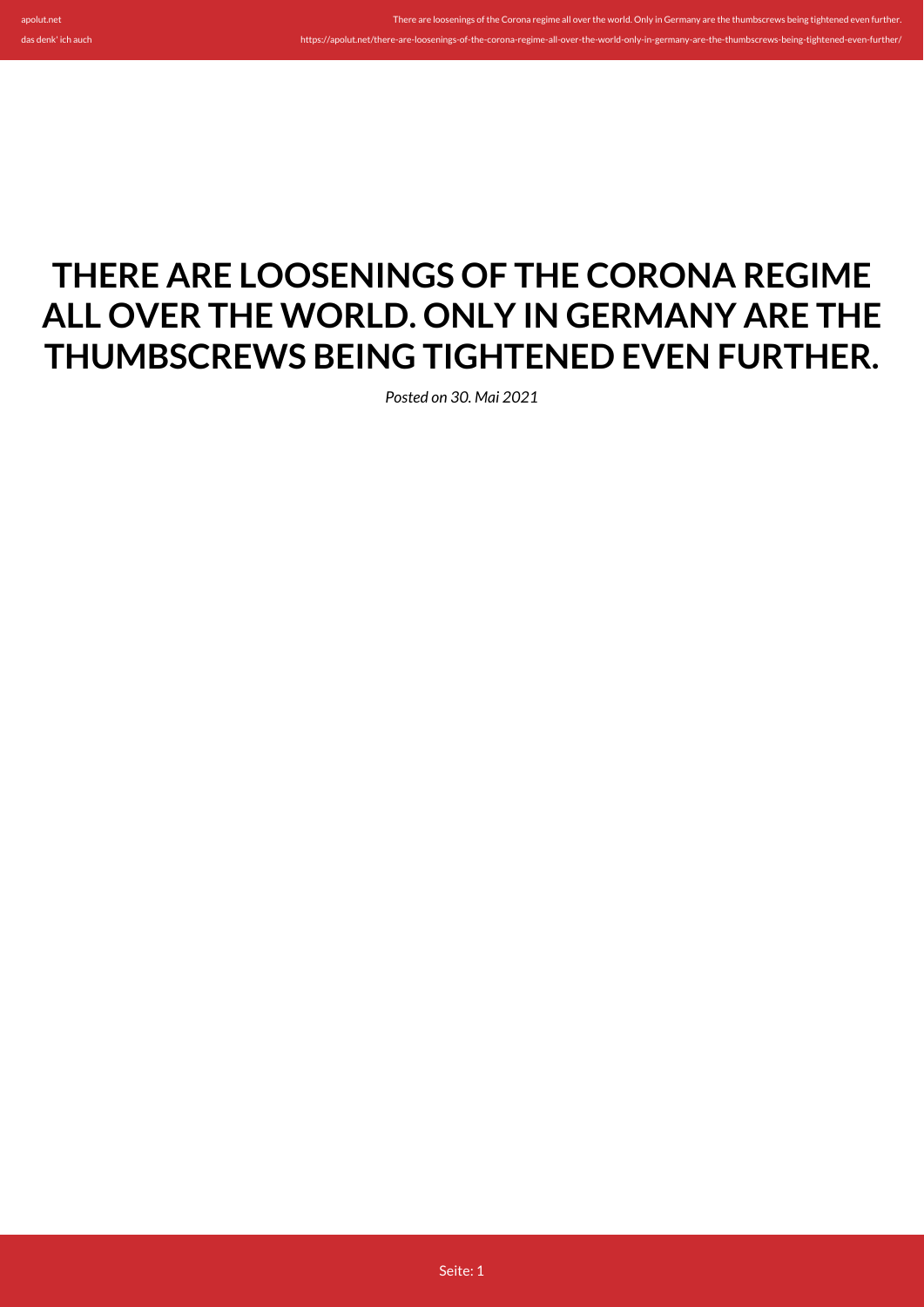## *A commentary by Hermann Ploppa.*

On Zurich's Limmat embankment, visitors sit happily in cafés and pubs without any restrictions. In garden pubs. In parks. They are simply enjoying life. Being human after hard deprivation. Listening happily to the birds singing without fear of the Corona police.Not without an expression of astonishment, the Neue Zürcher Zeitung notes that the incidence values of Switzerland and the neighboring country Germany do not differ greatly from each other (1).

Regardless of this, the federal emergency brake is already approaching again for many districts in Germany. People in these districts undergo a Corona test in order to eat ice cream in a café. If the test is positive, however, they run to the next PCR test without ice cream, completely frightened, and are then recorded in the statistics as "Corona-infected". A perfidious language invention of the pharmaceutical industry to create new customers: From now on, healthy people are called "asymptomatically infected". The statistics generated in this way make no distinction between people in whom virus particles circulate in the body without having docked anywhere (this is called "contamination" in professional circles) and those people in whom the virus has already docked in the body and is reproducing (which is called "infected").

In this way, the frightened self-testers involuntarily provide the reason for their renewed incarceration and the renewed closure of the restaurants. They provide the pretext for the next lockdown. A feedback loop that can be increased. Open to the top, up to total preventive detention of the entire population. While the German government has only the darkest Old Testament future prospects to offer its citizens, the Swiss Health Minister Alain Berset, meanwhile, announces in a relaxed manner on the day of his loosening measures (April 21, 2021): "Today was about showing people a perspective, a way out of the crisis"(2).

## What a contrast to the apocalyptic horsemen in Berlin!

For example, in the Middle East. Israel's Health Minister Yuli Edelstein proclaims: "Israel is going back to normality " (3). In Paris, people sit in sidewalk cafes, drink their Pernod and watch the people strolling around in a relaxed mood. However, only until the early evening. Then, unfortunately, the French must still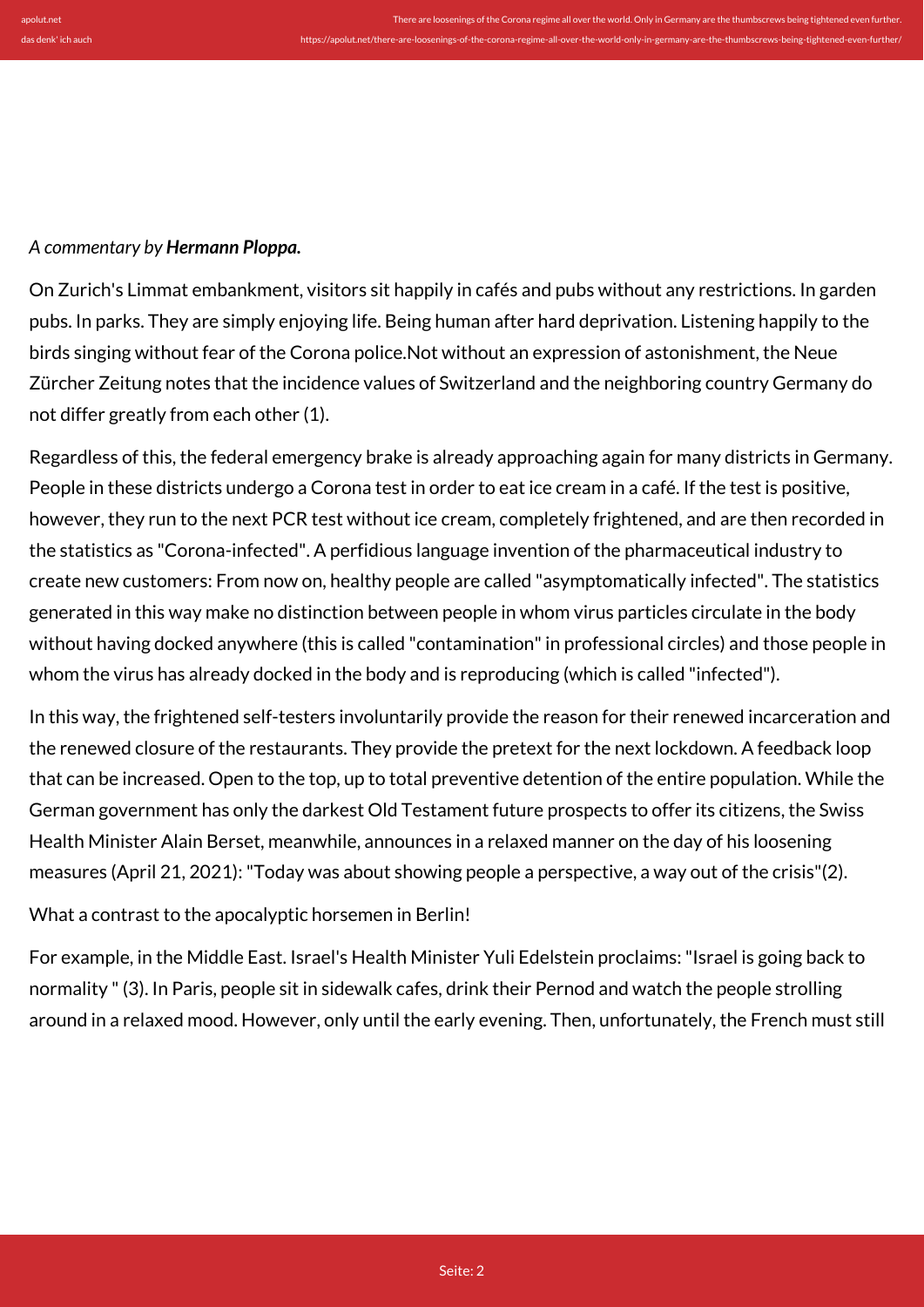go to bed (4). The Dutch have bravely regained their freedom of movement, with saluting military veterans bravely standing between demonstrators and police (5).

On the national holiday celebrating King Willem's birthday, the Dutch celebrated so fearlessly in public that police lost track of them in the face of sheer crowds (6). Governments have now come to their senses. Corona policy cannot and must not go so far there as to drive their own livelihoods permanently into the ground. A certain amount of basic common sense is going around in these circles after all. So normal life should soon return. In Great Britain, all Corona rules will definitely come to an end on June 21 (7). In the USA, everything is already back to normal in twenty-four states (8).

Even if many things are currently going wrong in the land of unlimited opportunity, certain basic principles have remained unchanged since the founding days of Thomas Jefferson. These include the independence of the U.S. states from the central government in Washington in very important areas. And the Biden administration in the White House has also made it unmistakably clear that it is not thinking of introducing compulsory vaccination and does not want to impose vaccination cards - after all, a free American does not have an identity card either (9). In China, in Russia and in many Asian countries, normality has long since returned. In none of these countries is compulsory vaccination to be introduced. One restricts oneself to hold suitable preparations for risk groups in stock.

Only in Germany the public life is run down ever further, just as if with us the plague would rage. Federal Health Minister Spahn brings an incidence value of 20 into the discussion as a critical limit for a renewed lockdown. And regardless of the principle of equal treatment in our constitution, the Federal Republic of Germany is de facto heading for a system of apartheid: anyone who doesn't want to be vaccinated has to stay outside the specialty stores, pubs and theaters and press their nose flat against the window glass, just like the neighbor's dog, while those who have been vaccinated are allowed to party. The division of the society is accepted thereby by the vaccination profiteers with pleasure. Meanwhile, during the bloody Whitsun days in Berlin, people with different opinions were beaten to hospital by excited gangs of thugs in uniform (10).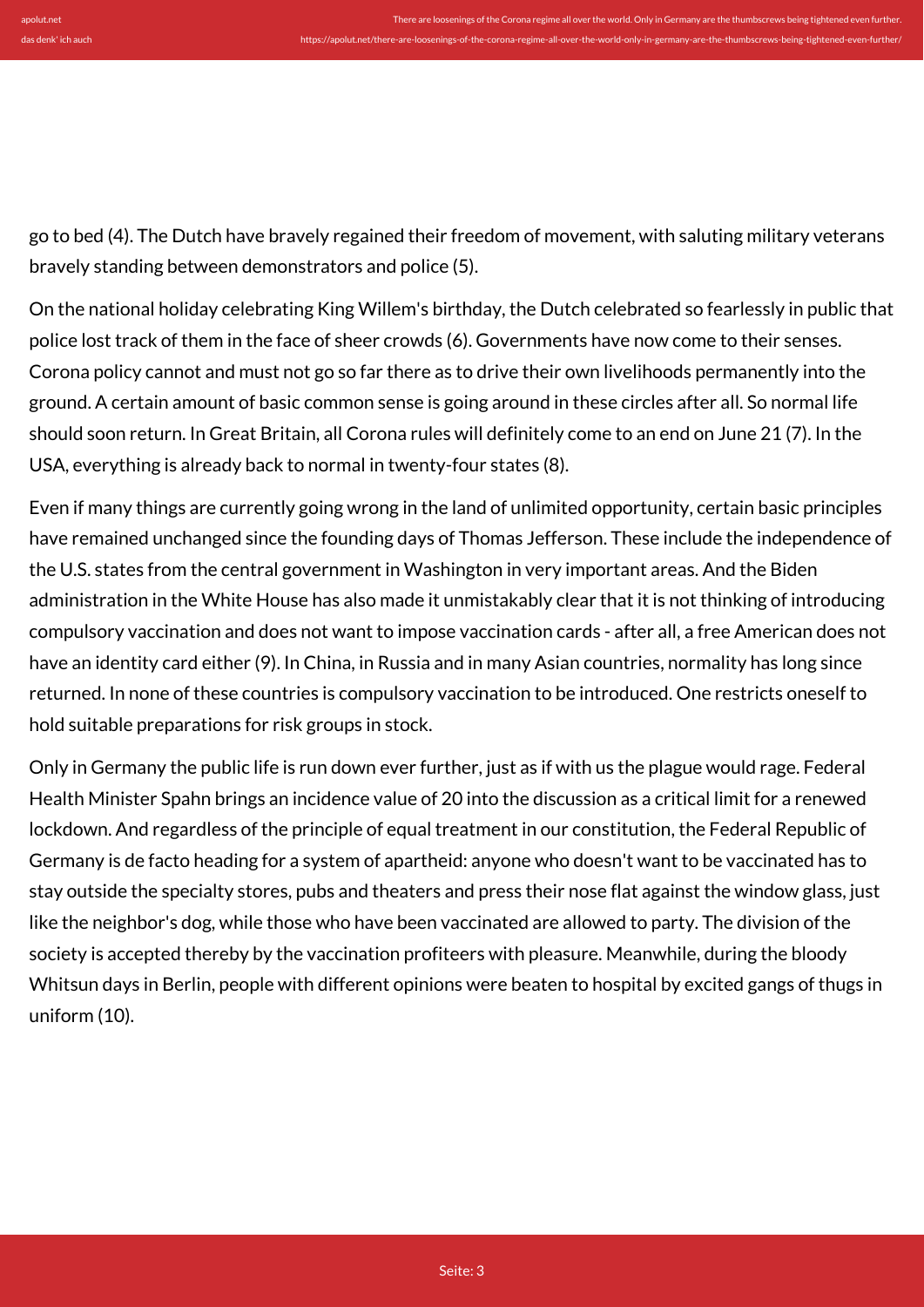Those who consume the pro-government German media live in a filter bubble, separated from global reality as far as only North Korea. The media consumer believes that Kafkaesque Merkel conditions prevail throughout the world. The German government is playing a daring game of vabanque: with the help of the high-risk vaccine from Biontech, it wants to conquer the global leadership in the pharmaceutical market. 375 million of taxpayers' money has already been sunk into Biontech thanks to the federal government (11). The German government has inextricably linked its own fate to the success or failure of Biontech. By all means, Biontech's vaccine must be a success. To increase its influence in favor of Biontech, the German government has increased its annual contribution to the World Health Organization (WHO) to 500 million euros - now exceeding even the Gates Foundation's commitment (12).

Germany's overwhelmingly dominant influence in the EU, personified by Ursula von der Leyen, is being mercilessly exploited to push the biontech vaccine across Europe. However, if the evidence continues to mount that the largely untested Biontech preparation is causing devastating vaccine damage, the German Sonderweg could quickly lead to the abyss. In order to create the necessary mood and rigidity of acquiescence, almost all areas of life in Germany are being radically scaled down. And even those sectors that have not yet been affected by the Corona restrictions are now increasingly getting into trouble. The construction industry, for example, has so far been running at full speed and could hardly save itself from orders. This is no different now. But now there are supply bottlenecks worldwide in connection with Corona (13). There is a shortage of supplies everywhere. Building materials are in short supply. Metal can hardly be delivered. Companies are hoarding wood and cement. Even food supplies are experiencing bottlenecks (14).

These are problems that, among many others, are causing governments around the world to give in. Not so in Germany. Economic experts agree that prices will soon rise here, too. Reducing mobility in such a dicey situation will, of course, exacerbate the shortage. And fuel inflation. Moreover, the German elites can think of nothing more intelligent than geopolitically chaining themselves to the USA and alienating the rest of the world with completely unqualified slander. The section of the German business community that will march into ruin on this isolationist course still does not dare to come out of hiding to openly oppose this madness.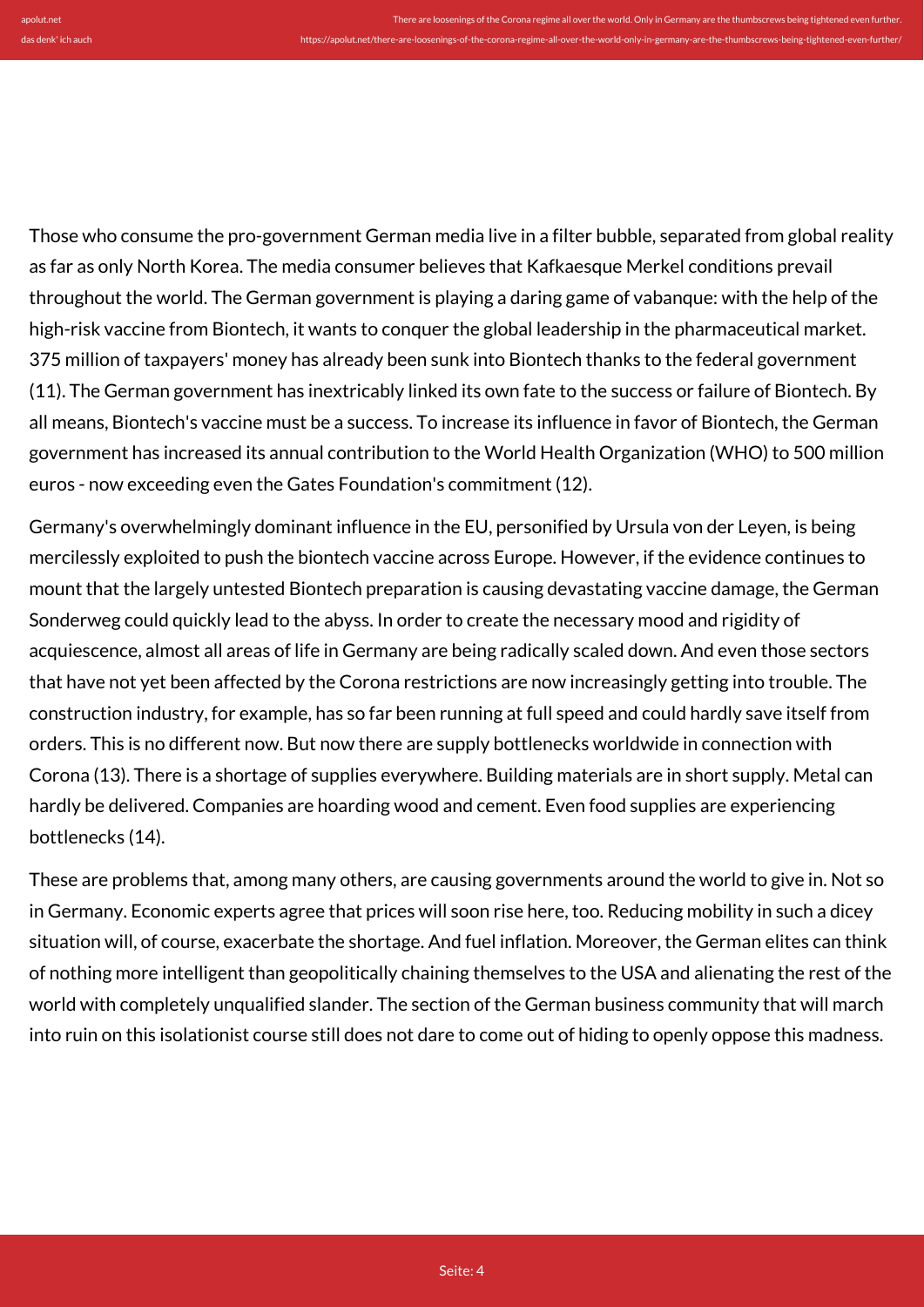The pompous and extremely arrogant behavior of the German elites on the international stage will end up making us pay a high price. In the event of the probable failure of the Biontech vaccine as a technological appendix, we can expect little sympathy and understanding from our European neighbors. We will then all have to foot the bill for the second German Sonderweg - as ruthlessly as the miserable end of the first German Sonderweg in 1945.

## **Sources:**

- 1. <https://www.nzz.ch/international/ja-spinnen-sie-den-die-helvetier-ld.1614906>
- 2. See footnote 1
- 3. <https://www.corodok.de/gruener-pass-israel/#more-18449>
- 4. [https://www.tagesschau.de/ausland/europa/erster-tag-der-corona-lockerungen-in-frankreich-101.h](https://www.tagesschau.de/ausland/europa/erster-tag-der-corona-lockerungen-in-frankreich-101.html) [tml](https://www.tagesschau.de/ausland/europa/erster-tag-der-corona-lockerungen-in-frankreich-101.html)
- 5. <https://www.youtube.com/watch?v=lF-R4f-ad2Q>
- 6. <https://www.youtube.com/watch?v=S40uN0-NVus&t=1s>
- 7. [https://www.aerzteblatt.de/nachrichten/121367/Johnson-kuendigt-Ende-aller-Coronamassnahmen](https://www.aerzteblatt.de/nachrichten/121367/Johnson-kuendigt-Ende-aller-Coronamassnahmen-bis-Juni-an) [-bis-Juni-an](https://www.aerzteblatt.de/nachrichten/121367/Johnson-kuendigt-Ende-aller-Coronamassnahmen-bis-Juni-an)
- 8. [https://www.aerzteblatt.de/nachrichten/121734/Biden-kritisiert-Coronalockerungen-in-US-Bundes](https://www.aerzteblatt.de/nachrichten/121734/Biden-kritisiert-Coronalockerungen-in-US-Bundesstaaten) [staaten](https://www.aerzteblatt.de/nachrichten/121734/Biden-kritisiert-Coronalockerungen-in-US-Bundesstaaten)
- 9. <https://www.fuchsbriefe.de/biden-lehnt-impfpass-ab>
- 10. <https://www.youtube.com/watch?v=SDMDq9HHnec&t=13788s>
- 11. [https://www.handelsblatt.com/technik/medizin/corona-impfung-biontech-erhaelt-vom-bund-bis-zu-](https://www.handelsblatt.com/technik/medizin/corona-impfung-biontech-erhaelt-vom-bund-bis-zu-375-millionen-euro-fuer-impfstoffentwicklung/26188636.html?ticket=ST-5097944-CIm5ZdtHfeo1D3eBXX6G-ap3)[375-millionen-euro-fuer-impfstoffentwicklung/26188636.html?ticket=ST-5097944-](https://www.handelsblatt.com/technik/medizin/corona-impfung-biontech-erhaelt-vom-bund-bis-zu-375-millionen-euro-fuer-impfstoffentwicklung/26188636.html?ticket=ST-5097944-CIm5ZdtHfeo1D3eBXX6G-ap3) [CIm5ZdtHfeo1D3eBXX6G-ap3](https://www.handelsblatt.com/technik/medizin/corona-impfung-biontech-erhaelt-vom-bund-bis-zu-375-millionen-euro-fuer-impfstoffentwicklung/26188636.html?ticket=ST-5097944-CIm5ZdtHfeo1D3eBXX6G-ap3)
- 12. [https://www.esanum.de/today/posts/deutschland-stockt-who-hilfe-auf-ueber-500-millionen-euro-a](https://www.esanum.de/today/posts/deutschland-stockt-who-hilfe-auf-ueber-500-millionen-euro-auf) [uf](https://www.esanum.de/today/posts/deutschland-stockt-who-hilfe-auf-ueber-500-millionen-euro-auf)
- 13. [https://www.aktion-pro-eigenheim.de/haus/news/lieferengpaesse-wegen-corona-baumaterialien-kn](https://www.aktion-pro-eigenheim.de/haus/news/lieferengpaesse-wegen-corona-baumaterialien-knapp-und-teuer.php) [app-und-teuer.php](https://www.aktion-pro-eigenheim.de/haus/news/lieferengpaesse-wegen-corona-baumaterialien-knapp-und-teuer.php)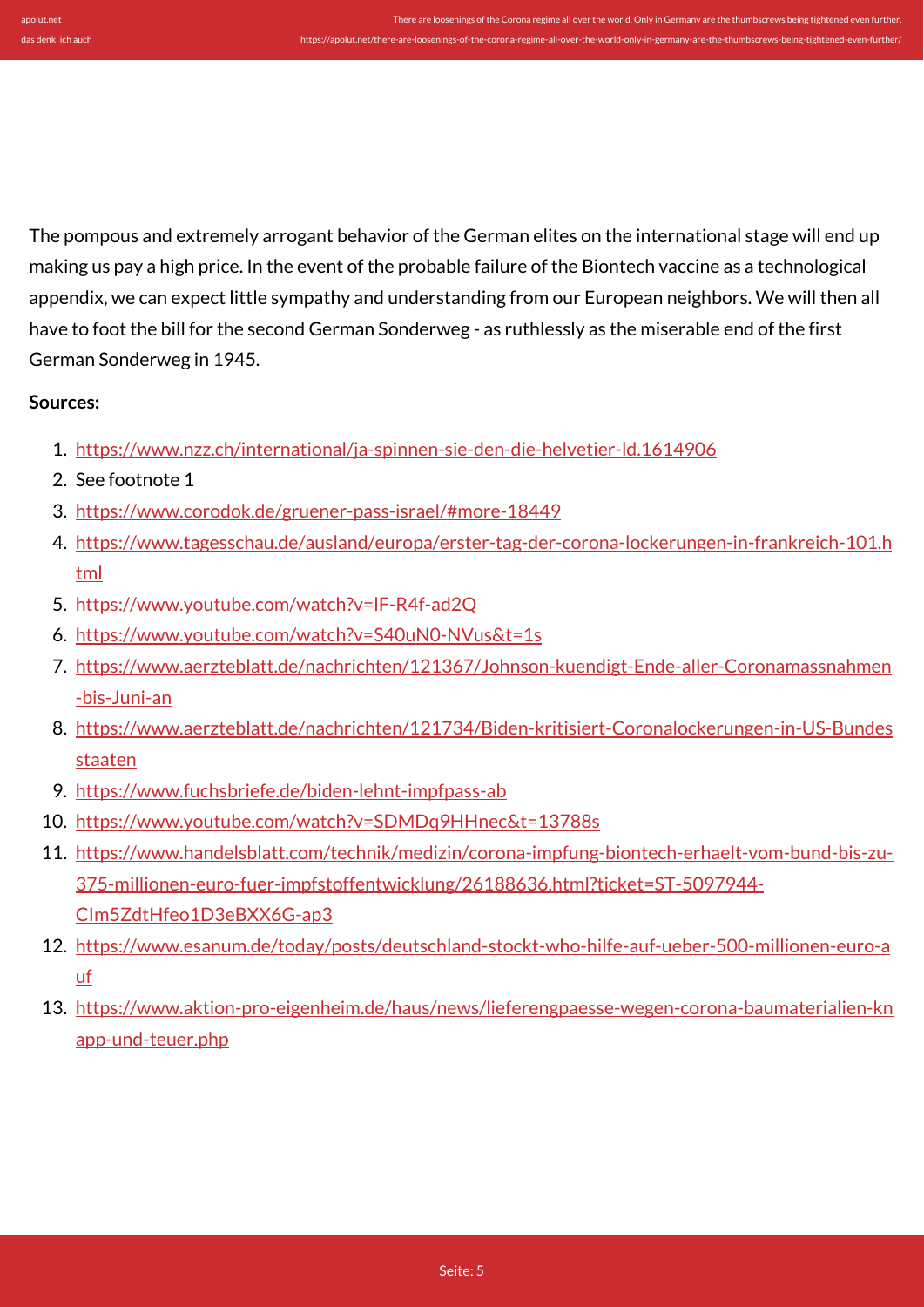14. [https://www.lebensmittelzeitung.net/suche/?OK=suchen&i\\_q=Lieferengpass](https://www.lebensmittelzeitung.net/suche/?OK=suchen&i_q=Lieferengpass)

*+++*

*Thanks to the author for the right to publish the article.*

*+++*

*Image source: [Firn](https://www.shutterstock.com/de/g/Firn) / shutterstock*

*+++*

*KenFM strives to present a broad spectrum of opinions. Opinion articles and guest posts need not reflect the views of the editorial team.*

*+++*

*KenFM now available as a free app for Android and iOS devices! You can get to the Apple and Google stores via our homepage. Here is the link:<https://kenfm.de/kenfm-app/>*

*+++*

*Subscribe to the KenFM newsletter now: <https://kenfm.de/newsletter/>*

*+++*

*You like our program? Information on other ways to support us here: <https://kenfm.de/support/kenfm-unterstuetzen/>*

*+++*

*Now you can also support us with Bitcoins.*